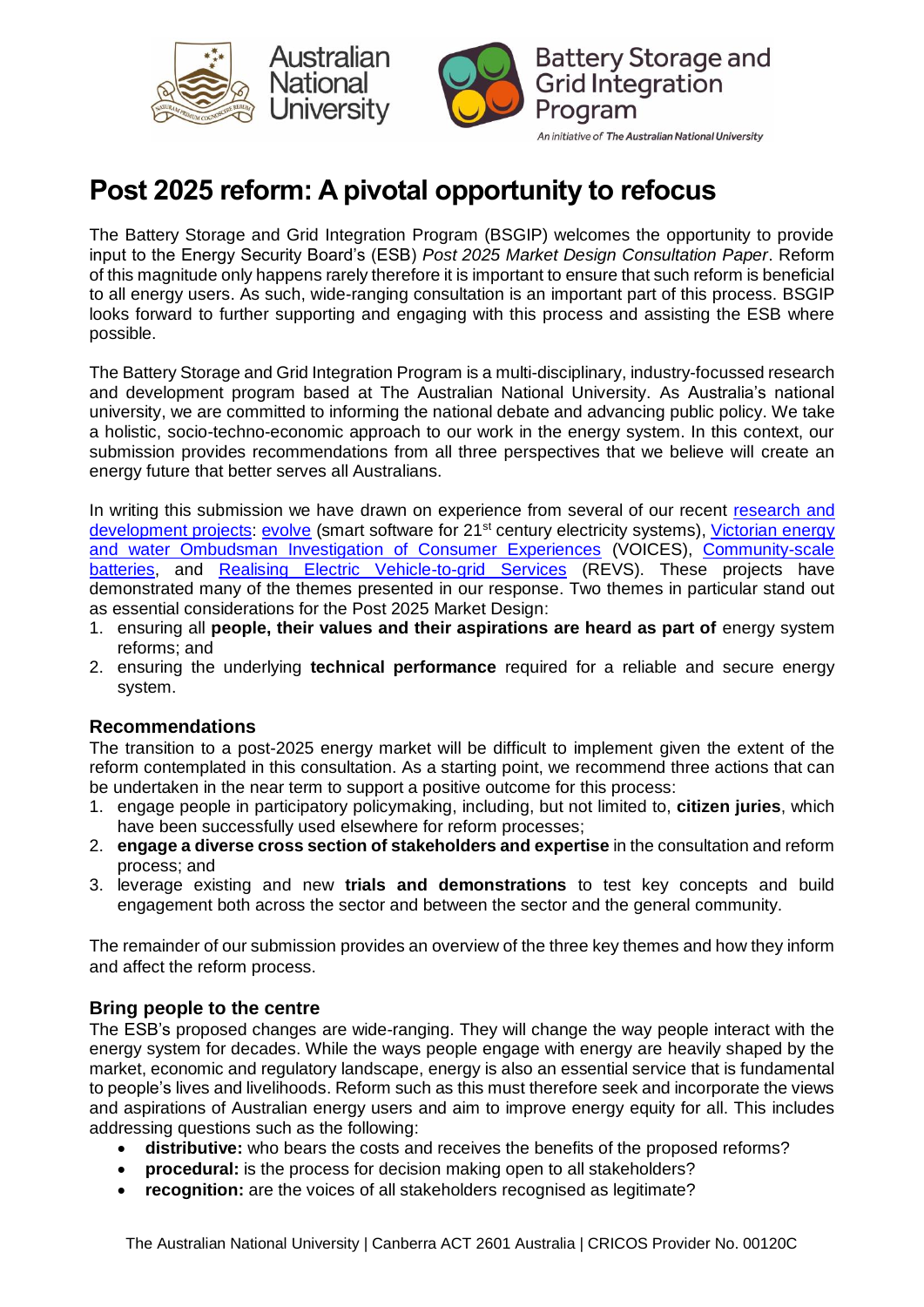One measure of distributive equity might be access to energy at the lowest possible price. But the concept is far broader. The reforms proposed in this submission contemplate a new world where some people receive significant revenue from providing grid services. Currently, this opportunity is limited to people with the means to access these services. For example, home batteries are not only expensive, but also challenging to install on rental properties. Introducing the possibility of remuneration to individuals for grid services risks reinforcing existing societal inequities and creating new ones: as all users must pay for the systems required to distribute benefits that only some can access. Overall, the system may be more efficient with this service than without, but it will require a concerted effort from policy makers, industry and research organisations to ensure the envisaged two-way system is fair and equitable. The question of whether or not this should even be considered at all has never been explored with the Australian public. And yet, emerging research has found that a lack of trust in the energy sector means people are sceptical of many of the proposed technologies and reforms being proposed.

The current consultation process being undertaken by the ESB is open. Anyone, in theory, can submit a response to this paper, and from this perspective, a degree of procedural equity has been achieved. However, we feel that the current process, like many in the energy sector, may be less accessible for many Australian energy users. Engaging with these processes requires a substantial investment of time and significant technical expertise. There are relatively few tools or forums available for lay people (including energy users) to build sufficient expertise to engage with the process and provide meaningful feedback on such a critical issue.

Further, we hold some concerns with the ESB's stated intent to use customer archetypes as an assessment tool. Such tools may be helpful in product design, where customer attraction and retention are the key metrics. But, as noted above, the scope of the changes proposed by the ESB is very broad, and will impact broadly on the energy system, which is an essential service for all energy users. The impact on people of the changes proposed in this submission cannot be adequately assessed using archetypes alone. Archetypes tend only to be useful if they are based on empirical research, which necessarily limits their applicability (since every community of users is different). We strongly recommend that ESB reconsiders this approach, or risk further increasing disenfranchisement, and so distrust, among many energy users.

We recommend the ESB engages more deeply with people and communities on the proposed changes. However, engagement should come in a range of forms. It is critical we empower energy users to contribute specifically towards shaping the reforms. A good example of this type of deliberative process is a citizen's jury, where a representative group of ordinary people are provided with the expert information needed to inform policy development. There have always been pragmatic reasons why engaging people early is more effective than the 'decide, announce, defend' approach. However, in the context of high levels of distrust in the energy sector, democratic innovation in policy making is even more urgent.

#### **Technical performance**

The energy market is inherently dependent on the technical performance of the power system. Energy system operation has been based on the control and operational paradigms of large centralised generators feeding largely disengaged customers. Modern power systems are not like this. Generation is dispersed, customers can take control of their own energy future. The reforms proposed in the ESB's consultation sit at a juncture: do we attempt to alter the new to act like the old, or do we reframe our energy system and implement new operating paradigms for the entire energy system?

The ESB's proposal sees a significant expansion of centralised command and control market mechanisms – layering additional complexity on an already complex energy system. Many of the issues being faced may not be best solved in this way. Non market (e.g. through technical requirements) or distributed (e.g. distributed control) approaches may solve these issues in a simpler, more efficient manner with better overall outcomes for all energy users. In defining how to transition the energy system we recommend the ESB considers these key factors: